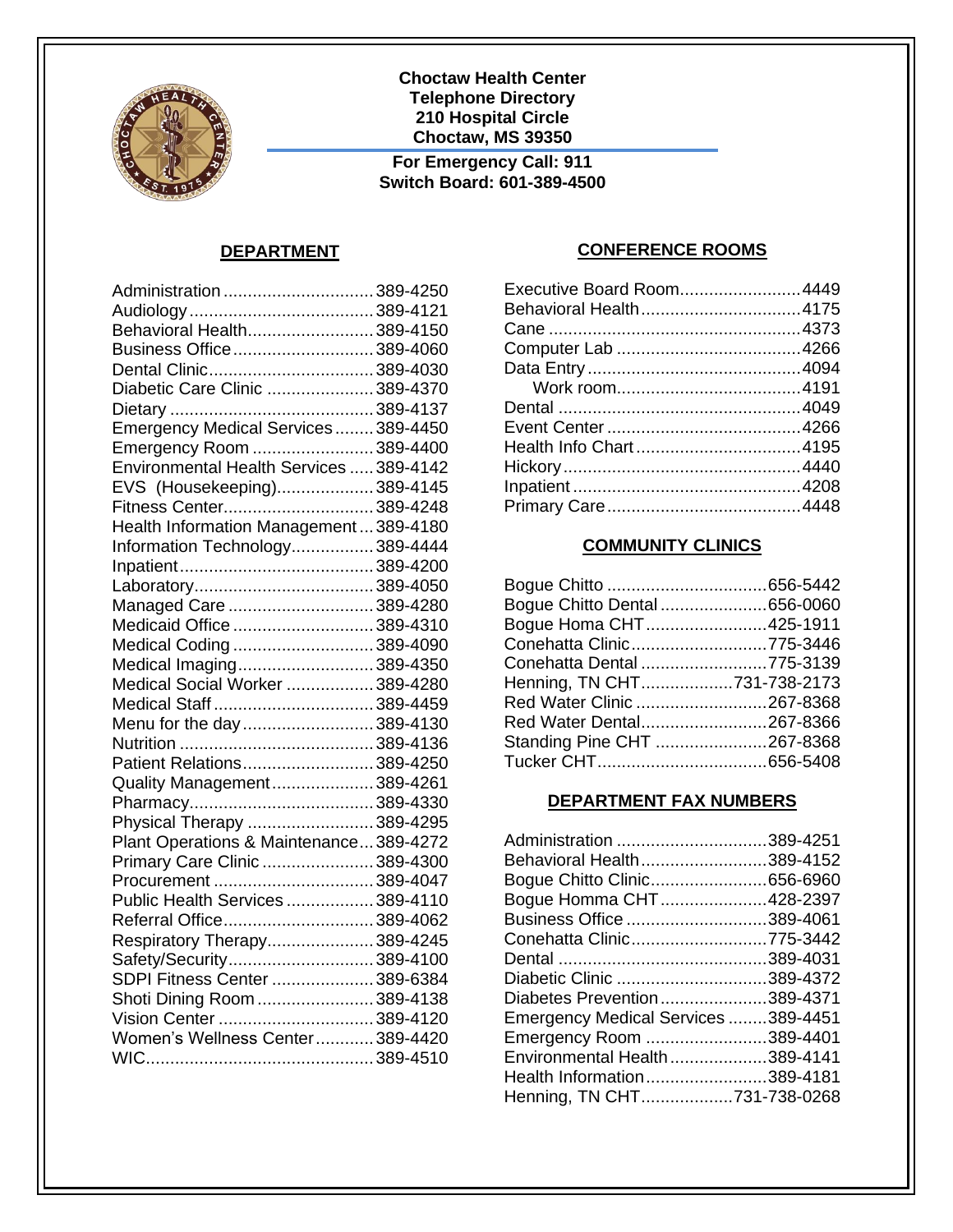| Maintenance 389-4271            |
|---------------------------------|
| Managed Care 389-4281           |
| Medical Imaging389-4351         |
| Medical Staff  389-4461         |
|                                 |
|                                 |
| Physical Therapy 389-4296       |
| Primary Care389-4301            |
| Public Health Services 389-4111 |
| Red Water Clinic  267-6639      |
|                                 |
| Vision Center 389-4108          |
|                                 |
| Women's Wellness 389-4421       |
|                                 |

#### **EMPLOYEES EXTENSIONS**

Interdepartmental (If calling from outside,<br>Dial 389+ext.)

## $\begin{pmatrix} 1 \\ 1 \\ 2 \end{pmatrix}$

| Anderson, Alanta  4330      |  |
|-----------------------------|--|
|                             |  |
|                             |  |
|                             |  |
|                             |  |
|                             |  |
|                             |  |
| Atkins, Dr. Lindsay  4030   |  |
| Atkinson, Michelle 267-8368 |  |
| Atterberry, M. Joyce 4300   |  |
|                             |  |

### $\left\langle \mathbf{B} \right\rangle$

| Barnett, Makenzie  4295   |  |
|---------------------------|--|
|                           |  |
|                           |  |
|                           |  |
| Beasley, Dr. Ethel  4300  |  |
| Beebe, Dr. Christian 4400 |  |
|                           |  |

| Bufkin, S. Cynthia4377 |  |
|------------------------|--|
|                        |  |
|                        |  |
|                        |  |
|                        |  |



| Champion, Becky 4202   |  |
|------------------------|--|
| Chapman, Jacob4145     |  |
|                        |  |
|                        |  |
|                        |  |
| Cheatham, Chris 4330   |  |
| Chickaway, Jasmine4280 |  |
|                        |  |
|                        |  |
|                        |  |
|                        |  |
|                        |  |
|                        |  |
|                        |  |
|                        |  |
| Coleman, Bobbie4247    |  |
|                        |  |
|                        |  |
|                        |  |
|                        |  |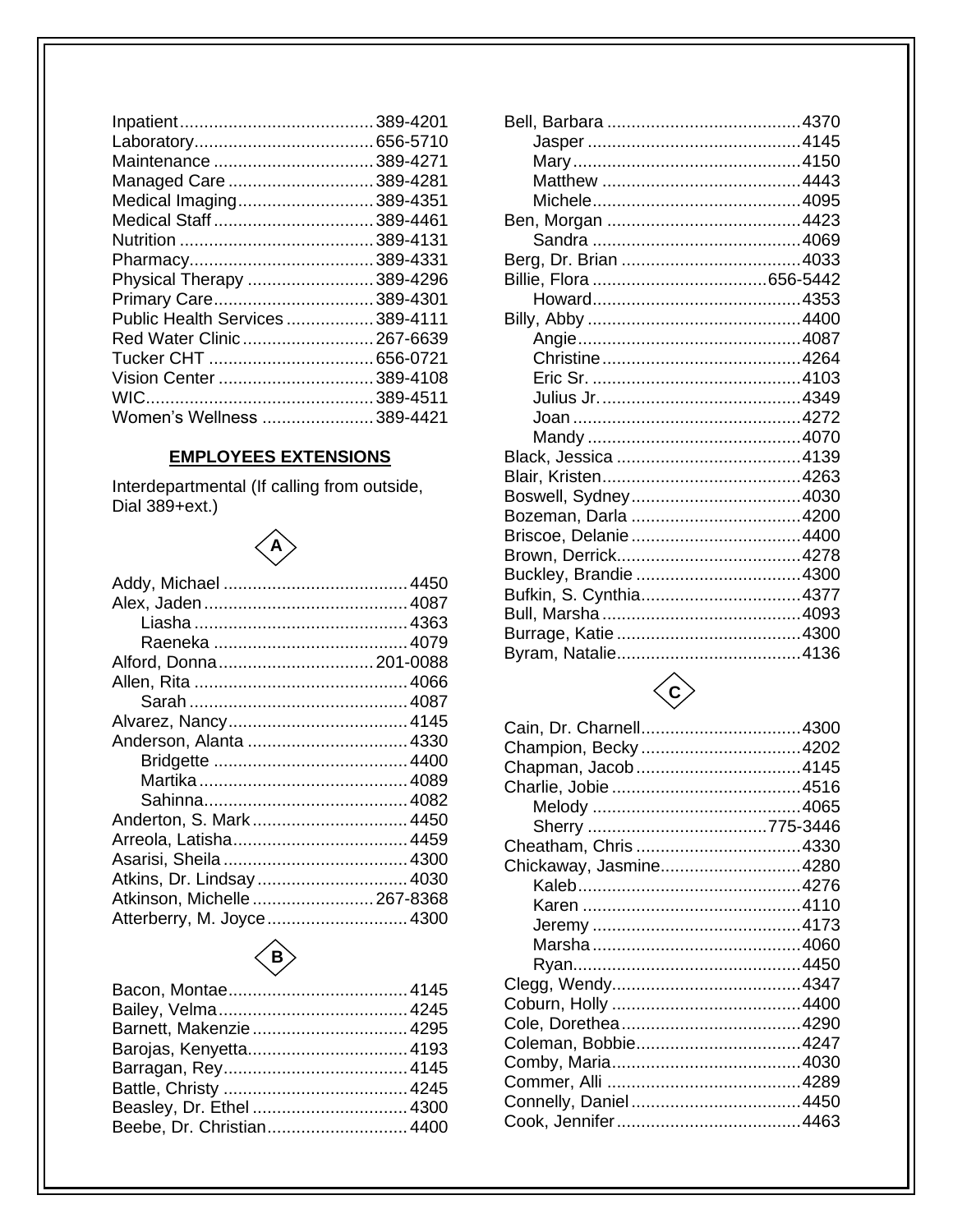| Covarrubias, Paula  4441 |
|--------------------------|
|                          |
|                          |
|                          |
| Cumberland, Jo Ann  4300 |
|                          |
|                          |

# $\left\langle \begin{matrix} 1 \\ 0 \end{matrix} \right\rangle$

| Denson, Carmen267-8368    |  |
|---------------------------|--|
|                           |  |
|                           |  |
|                           |  |
|                           |  |
|                           |  |
| Dickerson, Penny 4132     |  |
| Dixon, Angeline267-8368   |  |
|                           |  |
|                           |  |
|                           |  |
|                           |  |
|                           |  |
|                           |  |
|                           |  |
| Dunlap, Dr. Patricia 4400 |  |
|                           |  |



| $\left\langle \mathbf{E} \right\rangle$ |  |
|-----------------------------------------|--|
|                                         |  |
|                                         |  |
|                                         |  |
|                                         |  |
|                                         |  |
|                                         |  |



### $\left\langle \begin{matrix} 6 \end{matrix} \right\rangle$

| Gordon, Dr. Gregory4150 |  |
|-------------------------|--|
|                         |  |
|                         |  |
| Grant, ShéChem 4107     |  |
|                         |  |
|                         |  |
|                         |  |



| Henderson, Dr. James 4400  |  |
|----------------------------|--|
|                            |  |
| Hickman, Barbara 4300      |  |
|                            |  |
|                            |  |
|                            |  |
|                            |  |
|                            |  |
|                            |  |
|                            |  |
| Hollingsworth, Sherry 4295 |  |
|                            |  |
|                            |  |
| Hornesbuger, Karolyn 4300  |  |
|                            |  |
|                            |  |

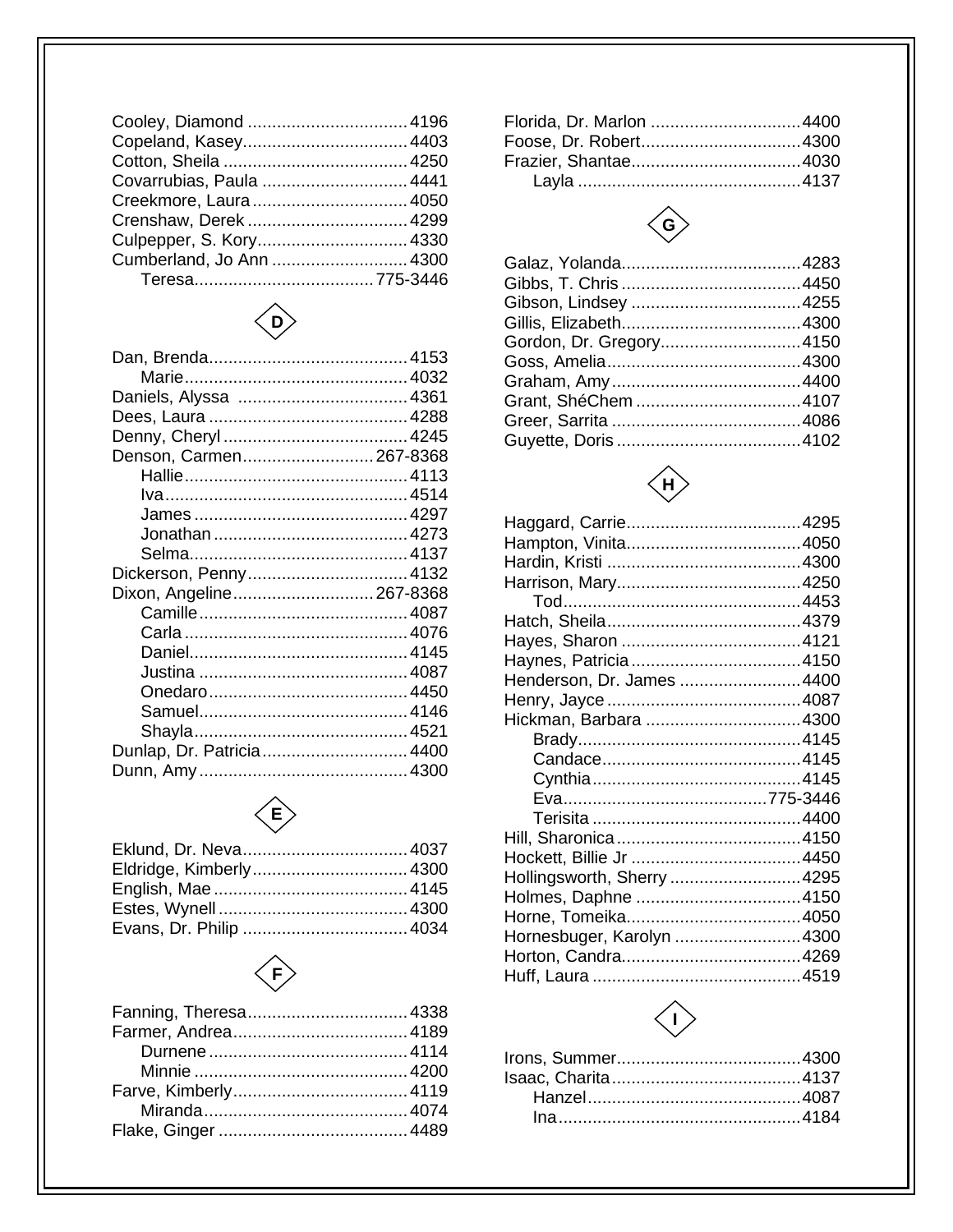### $\diamondsuit$

| Jah, Dr. Mohamed  4200    |  |
|---------------------------|--|
| Jefferson, Abbigail  4030 |  |
|                           |  |
|                           |  |
|                           |  |
|                           |  |
|                           |  |
|                           |  |
|                           |  |
|                           |  |
|                           |  |
|                           |  |
|                           |  |
|                           |  |
|                           |  |
|                           |  |
|                           |  |
|                           |  |
|                           |  |
|                           |  |
|                           |  |
|                           |  |
|                           |  |
|                           |  |
|                           |  |
|                           |  |
|                           |  |
| Dr. Veronica  4250        |  |
| Jones, Leigh Ann  4052    |  |
|                           |  |
|                           |  |
|                           |  |

### $\left\langle \!\!\!{\,}^{\mathop{}\limits_{}}_{\mathop{}\limits^{}}\right. \!\!\!\right\rangle$

### $\begin{picture}(220,20) \put(0,0){\line(1,0){10}} \put(15,0){\line(1,0){10}} \put(15,0){\line(1,0){10}} \put(15,0){\line(1,0){10}} \put(15,0){\line(1,0){10}} \put(15,0){\line(1,0){10}} \put(15,0){\line(1,0){10}} \put(15,0){\line(1,0){10}} \put(15,0){\line(1,0){10}} \put(15,0){\line(1,0){10}} \put(15,0){\line(1,0){10}} \put(15,0){\line($

| Ladner, Stephanie4050   |  |
|-------------------------|--|
| Langford, Stephanie4043 |  |
| Lasiloo, Jennifer4257   |  |
|                         |  |
|                         |  |
|                         |  |
|                         |  |
|                         |  |
|                         |  |
|                         |  |
|                         |  |
|                         |  |
| Lindsey, Thomasina 4090 |  |
|                         |  |
|                         |  |
|                         |  |
| Lovorn, J. Reggie 4150  |  |
|                         |  |
| Lyons, Nastassija 4330  |  |
|                         |  |



| McGee, Rhonda 4363        |  |
|---------------------------|--|
| McKee, C. David 4446      |  |
|                           |  |
|                           |  |
|                           |  |
|                           |  |
|                           |  |
|                           |  |
|                           |  |
| Meaders, G. Butch Jr 4450 |  |
|                           |  |
|                           |  |
|                           |  |
|                           |  |
|                           |  |
|                           |  |
|                           |  |
|                           |  |
|                           |  |
|                           |  |
| Murphy, M. Chad4400       |  |
|                           |  |
|                           |  |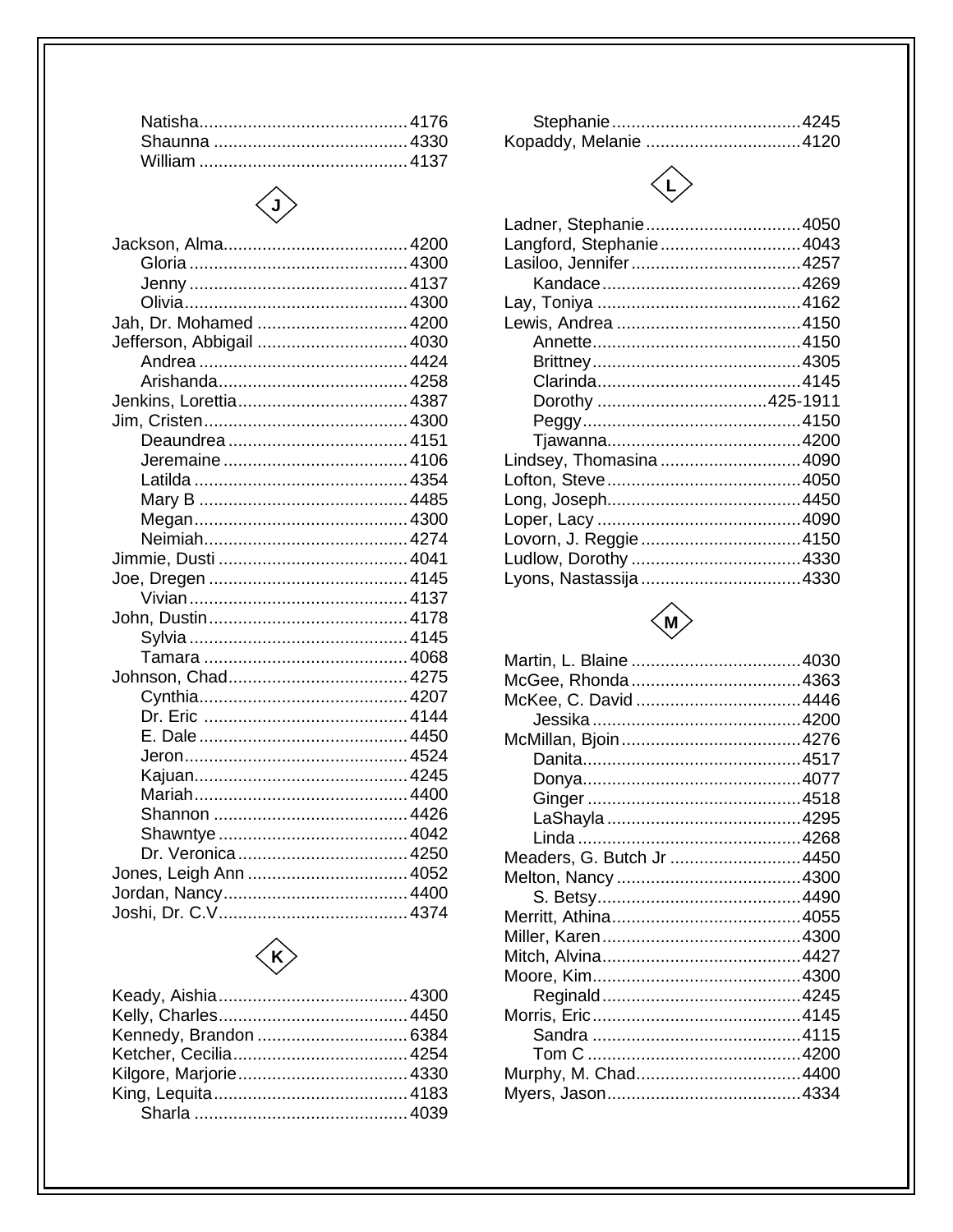



Olivo-Crespo, Dr. Nester...................... 4200





| Randall, Dr. Nathan  4300 |  |
|---------------------------|--|
|                           |  |
|                           |  |
| Reynolds, Micheal 4101    |  |
|                           |  |
|                           |  |
| Roach, Patsy 731-738-2173 |  |
|                           |  |
|                           |  |
| Rossomanno, Angela 4284   |  |
|                           |  |
|                           |  |
| Rush, LaShundra  4050     |  |
|                           |  |



| Schaefer, Dr. Mary 4300 |
|-------------------------|
|                         |
|                         |

| Solomon, Willie Jr 4388 |  |
|-------------------------|--|
|                         |  |
|                         |  |
|                         |  |
|                         |  |
|                         |  |
|                         |  |
|                         |  |
| Summers. Reathia 4300   |  |



| Tahahwah, Patrisha 4199 |  |
|-------------------------|--|
|                         |  |
|                         |  |
|                         |  |
|                         |  |
|                         |  |
|                         |  |
| Thomas, Audriann4320    |  |
|                         |  |
|                         |  |
| V. SuAnn775-3446        |  |
| Thompson, Brittany4200  |  |
| Dorian 731-738-0258     |  |
|                         |  |
|                         |  |
|                         |  |
| Toledo, Antwynette 4030 |  |
|                         |  |
|                         |  |
|                         |  |
|                         |  |
|                         |  |
|                         |  |
|                         |  |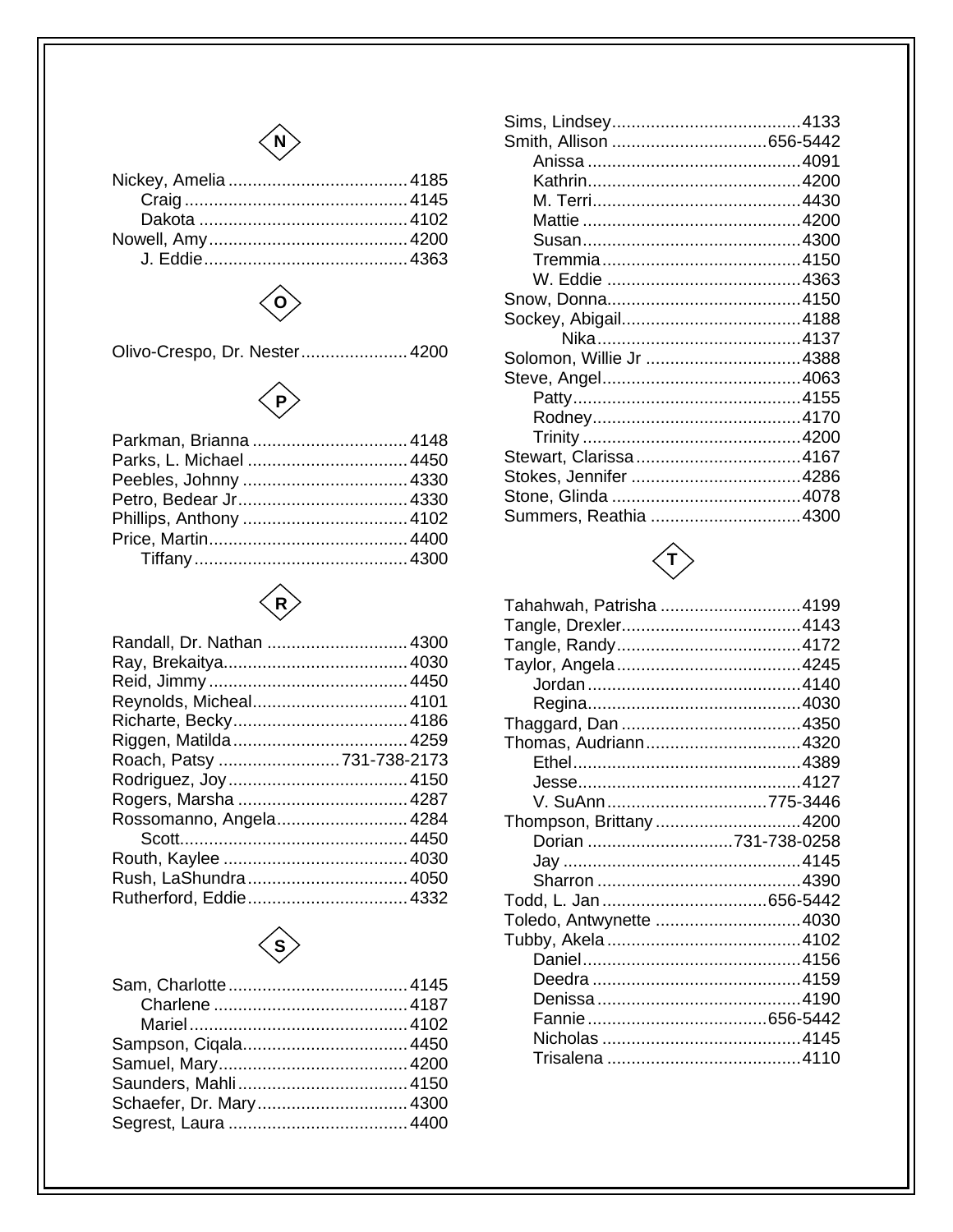



| Wallace, Millicent  4250 |  |
|--------------------------|--|
|                          |  |
|                          |  |
|                          |  |
| Weaver, Douglas  4253    |  |
|                          |  |
|                          |  |
|                          |  |
|                          |  |
|                          |  |
|                          |  |
|                          |  |
|                          |  |
|                          |  |
|                          |  |
| Williamson, Anna  4194   |  |
|                          |  |
|                          |  |
|                          |  |
|                          |  |
|                          |  |
|                          |  |
|                          |  |
|                          |  |
|                          |  |
|                          |  |
|                          |  |
|                          |  |
|                          |  |
|                          |  |
|                          |  |
|                          |  |
| Winstead, Angela 4200    |  |
| Wofford, Wanoka  4300    |  |

Woodson, R. Shea ...............................4450





#### **OTHER HOSPITALS**

#### Carthage:

| Baptist Medical Center 601-267-1100 |
|-------------------------------------|
|-------------------------------------|

#### Forest:

| S.E. Lackey601-469-4151 |  |
|-------------------------|--|
|-------------------------|--|

#### Jackson:

| St. Dominic601-200-2000 |  |
|-------------------------|--|
|                         |  |

#### Meridian:

| Anderson Hospital601-553-6000 |
|-------------------------------|
| Anderson South 601-703-5000   |
|                               |
| Rush Memorial601-483-0011     |
|                               |

#### Philadelphia:

| Neshoba County General663-1200 |  |
|--------------------------------|--|
| Neshoba Health Dept. 656-4371  |  |
|                                |  |

#### Union:

Laird Hospital ......................601-774-8214

#### **Winston:**

Medical Center ....................662-773-6211

#### **PATIENT ADVOCATE**

| <b>University Medical Center:</b> |  |
|-----------------------------------|--|
| Dianne Gilbert 601-815-7566       |  |